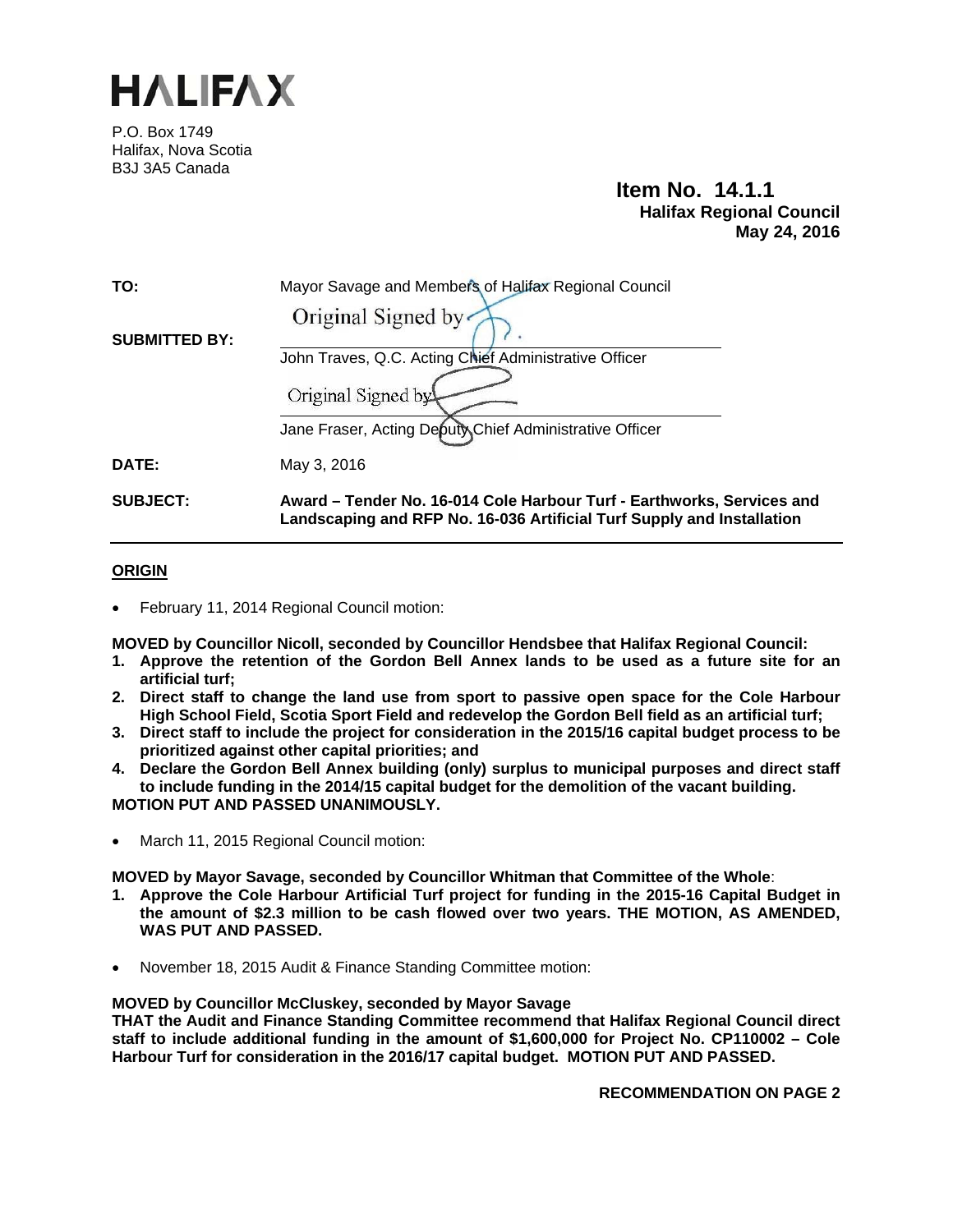December 1, 2015 Regional Council motion:

**MOVED by Councillor Nicoll, seconded by Councillor Hendsbee: THAT Halifax Regional Council direct staff to include additional funding in the amount of \$1,600,000 for Project No. CP110002 - Cole Harbour Turf for consideration in the 2016/17 capital budget. MOTION PUT AND PASSED UNANIMOUSLY.**

## **LEGISLATIVE AUTHORITY**

Under the *HRM Charter*, Section 79 Halifax Regional Council may expend money for municipal purposes. Administrative Order #35, the Procurement Policy, requires Council to approve the award of contracts for sole sources exceeding \$50,000 or \$500,000 for RFP's and tenders respectively.

### **RECOMMENDATIONS**

It is recommended that Halifax Regional Council:

- 1. Award Tender No. 16-014, Cole Harbour Turf Earthworks, Services and Landscaping, to the lowest bidder meeting specifications, Dexter Construction Company Limited, for a Total Tender Price of \$1,646,875 (no HST included, 100% recoverable) with funding from Project Account No. CP110002 – Cole Harbour Turf, as outlined in the Financial Implications section of this report; and
- 2. Award Request For Proposal No. 16-036, Artificial Turf Supply and Installation, Cole Harbour, to the highest scoring proponent, Turf Masters Landscaping Limited, for a Total Price of \$1,269,215 (no HST included, 100% recoverable) with funding from Project Account No. CP110002 – Cole Harbour Turf, as outlined in the Financial Implications section of this report.

# **BACKGROUND**

The Cole Harbour Recreation Needs Assessment was provided to Regional Council on January 15, 2013. The Recreation Needs Assessment outlined a variety of needs in the community including a regulation size artificial turf sport field, for all relevant regular season sport usage. On February 11, 2014 Halifax Regional Council approved the retention of the Gordon Bell Annex lands to be used as a future site for an artificial turf field.

The Approved 2015/16 and 2016/17 Project Budget includes funds for the re-development of the Gordon Bell site and field into an all-weather turf sports field with lighting, parking lot, storm water system, and a barrier-free accessible pedestrian pathway system.

As noted in the February 11, 2014 staff report, the annual average use of an artificial turf field is typically 5-7 times more than the usage of natural turf fields. The primary reasons for this increase are the reduced amount of maintenance required for artificial turf fields and the fact that they are not impacted by weather in the same way as natural turf fields. The annual cost to maintain an artificial turf field and the associated amenities is approximately \$46,000. These costs are offset and exceeded by annual revenue in the amount of \$77,000.

#### **DISCUSSION**

#### **Tender 16-014**

Tender No. 16-014 was publicly advertised on the Province of Nova Scotia's Procurement website on March 17, 2016 and closed on April 8, 2016. Bids were received from following companies: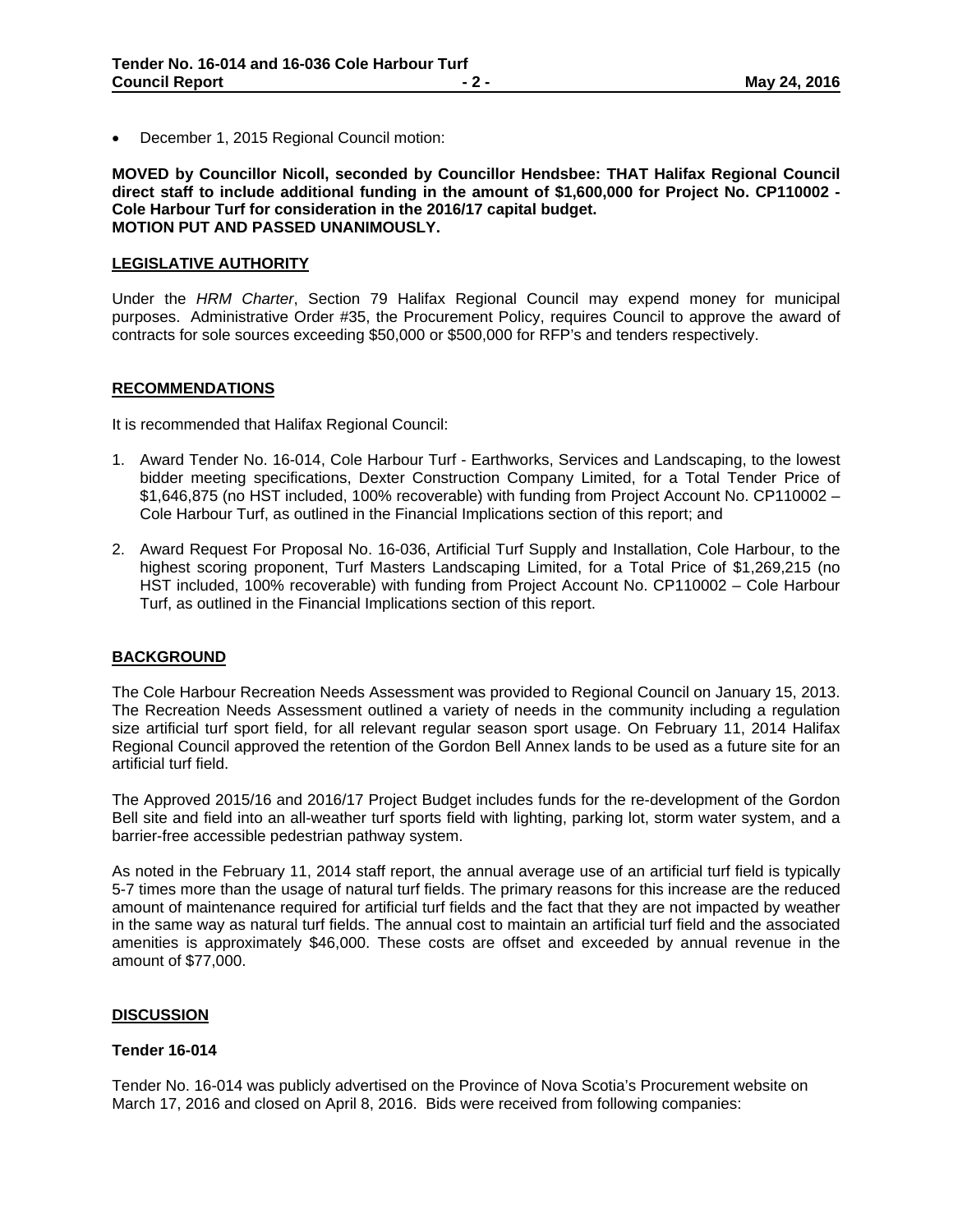# **Name of Company Bid Price Bid Price**

| Dexter Construction Company Limited             | \$1,646,875* |
|-------------------------------------------------|--------------|
| Brycon Construction Limited                     | \$1,687,000  |
| ARCP – Atlantic Road Construction & Paving Ltd. | \$1,758,875  |
| Turf Masters Landscaping Limited                | \$1,845,708  |
| Ocean Contractors Limited                       | \$1,862,085  |
|                                                 |              |

#### **\*recommended bidder**

The scope of work for this tender generally consists of site grading, sanitary sewer & water laterals to the existing building, storm sewers (storm pipes, ditches, culverts), existing building repairs and upgrades (generally involves providing a staff washroom and office space), construction of a new parking lot off Auburn Drive, walkways to Auburn Drive, Taranaki Drive and Forest Hills Parkway, fencing, scoreboard, field and parking lot lighting, landscaping, environmental controls and associated reinstatement.

It is anticipated that work will commence within three weeks of the tender award and be completed by November 2016.

#### **Request for Proposal 16-036**

Request for Proposal (RFP) No. 16-036 for turf supply and installation was publicly advertised on the Province of Nova Scotia's Procurement website on March 24, 2016 and closed on April 12, 2016. Proposals were received from following companies:

Turf Masters Landscaping Limited – proposal #1 Turf Masters Landscaping Limited – proposal #2 Turf Masters Landscaping Limited – proposal #3 Carpell Surfaces Inc. Ocean Contractors Limited Pro-Turf Gazon Synthetique

The three Turf Master Landscaping Limited options can be characterized as follows:

#### Proposal #1 – FieldTurf FTRV1 Revolution 360

This is a 63.5mm (2.5") long monofilament turf product that uses Fieldturf Revolution 360 fibre. It is infilled with the patented 3 layer engineered infill system which is comprised of a sand ballast on the bottom, a mixture of silica sand and cryogenic rubber middle layer, and finished with a layer of coarse cryogenic rubber to give a total infill depth of 44.5mm (1.75") and a 19mm (0.75") fibre exposure. This is the heaviest of the three options with an infill weight of  $9.2$  lb/ft<sup>2</sup>. Independent testing of this turf indicates it performs 3 times that of standard turf products with wear cycle testing of over 150,000 cycles.

#### Proposal #2 - FieldTurf – XM6 60

This is a 60mm (2.36") long monofilament turf product that uses Fieldturf's unique XM6 fibre and is infilled with a standard 2 layer infill system which is comprised of a sand ballast base layer, infilled with ambient rubber, and finished with a thin layer of coarse cryogenic rubber to give a total infill depth of 40.6mm  $(1.6)$  and a 19mm  $(0.75)$  fibre exposure. The infill weight is 7 lb/ft<sup>2</sup>. Independent testing of this products shows wear cycle testing at approximately 50,000 cycles.

#### Proposal #3 - FieldTurf – XT 60

This is a 60mm (2.36") long parallel slit film turf product that uses Fieldturf's classic XT fibre and is infilled with a standard 2 layer infill system comprised of a sand ballast base layer, infilled with ambient rubber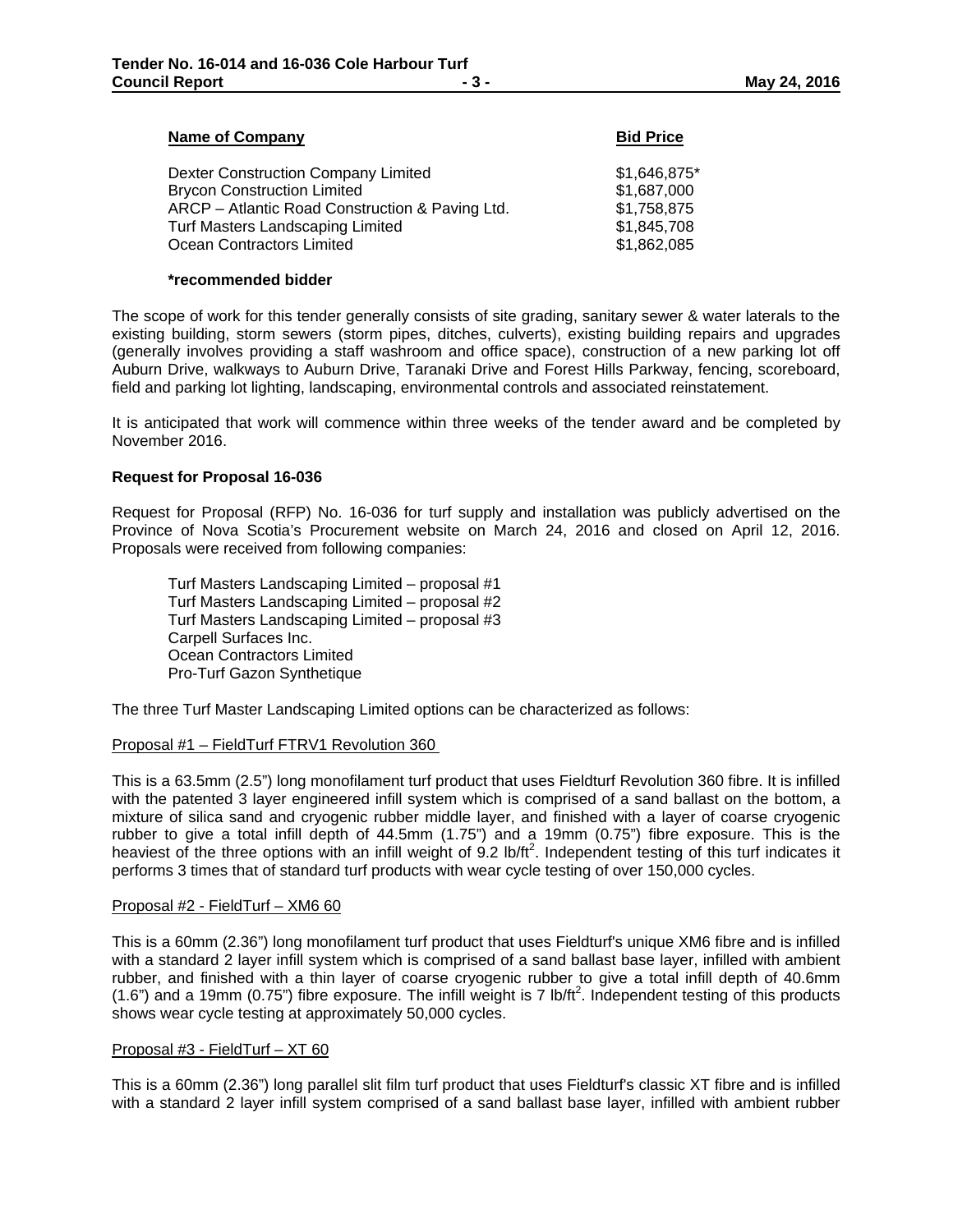and finished with a thin layer of coarse cryogenic rubber to give a total infill depth of 40.6mm (1.6") and a 19mm (0.75") fibre exposure. The infill weight is 7 lb/ft<sup>2</sup>.

A team consisting of staff from Parks & Recreation, facilitated by Procurement, evaluated the proposals based on the criteria listed in Appendix A - Evaluation Criteria. The RFP was scored using a two envelope process. Envelope one (1) was the technical component of the RFP (clarity and completeness of the proposal, product quality performance, warranty and expertise of the firm). Envelope two (2) was the financial component of the RFP. Only those proponents that received 75% or greater from envelope one (1) had their envelope two (2) (financial) opened and evaluated. The technical score for Carpell Surfaces Inc., Ocean Contractors Limited and Pro-Turf Gazon Synthetique did not meet the technical requirements of the proposal.

The final scores of the three (3) proponents that met the technical score are as follows:

| <b>Proponent</b>                               | Score (Max 100) |
|------------------------------------------------|-----------------|
| Turf Masters Landscaping Limited – proposal #1 | $91.54*$        |
| Turf Masters Landscaping Limited – proposal #3 | 90.64           |
| Turf Masters Landscaping Limited – proposal #2 | 90.29           |

\* recommended proponent

Turf Masters Landscaping Limited – proposal #1 received the highest score of the six proponents based on the criteria in Appendix A.

The scope of work for this RFP generally consists of the supply and installation of artificial turf, base materials, field drainage system, football footings and goals and associated reinstatement.

It is anticipated that work will commence once the field is constructed to subgrade as part of Tender No. 16-014 and be completed within six (6) weeks.

# **FINANCIAL IMPLICATIONS**

Based on the lowest tendered price of \$1,646,875 (no HST included, 100% recoverable), funding for Tender 16-014 is available in the Approved 2015/16 and 2016/17 Project Budget from Project Account No. CP110002 – Cole Harbour Turf. The budget availability has been confirmed by Finance.

Based on the highest scoring proponent price of \$1,269,215 (no HST included, 100% recoverable), funding for RFP No. 16-036 is available in the Approved 2015/16 and 2016/17 Project Budget from Project Account No. CP110002 – Cole Harbour Turf. The budget availability has been confirmed by Finance.

| <b>Budget Summary:</b> | Project Account No. CP110002 - Cole Harbour Turf                                                             |                                                            |  |  |  |
|------------------------|--------------------------------------------------------------------------------------------------------------|------------------------------------------------------------|--|--|--|
|                        | <b>Cumulative Unspent Budget</b><br>Less: Tender No. 16-014<br><b>Less: RFP No. 16-036</b><br><b>Balance</b> | \$3,868,606<br>\$1,646,875*<br>$$1,269,215$ *<br>\$952.516 |  |  |  |

\* These projects were estimated in the Approved 2015/16 and 2016/17 Project Budget at \$3,800,000.

The balance of funds will be used to implement the remaining phases of the 2016/17 Cole Harbour Turf project as approved by Council, such as materials testing and certification, and the supply and installation of bleachers, soccer goals, players benches, flags, etc.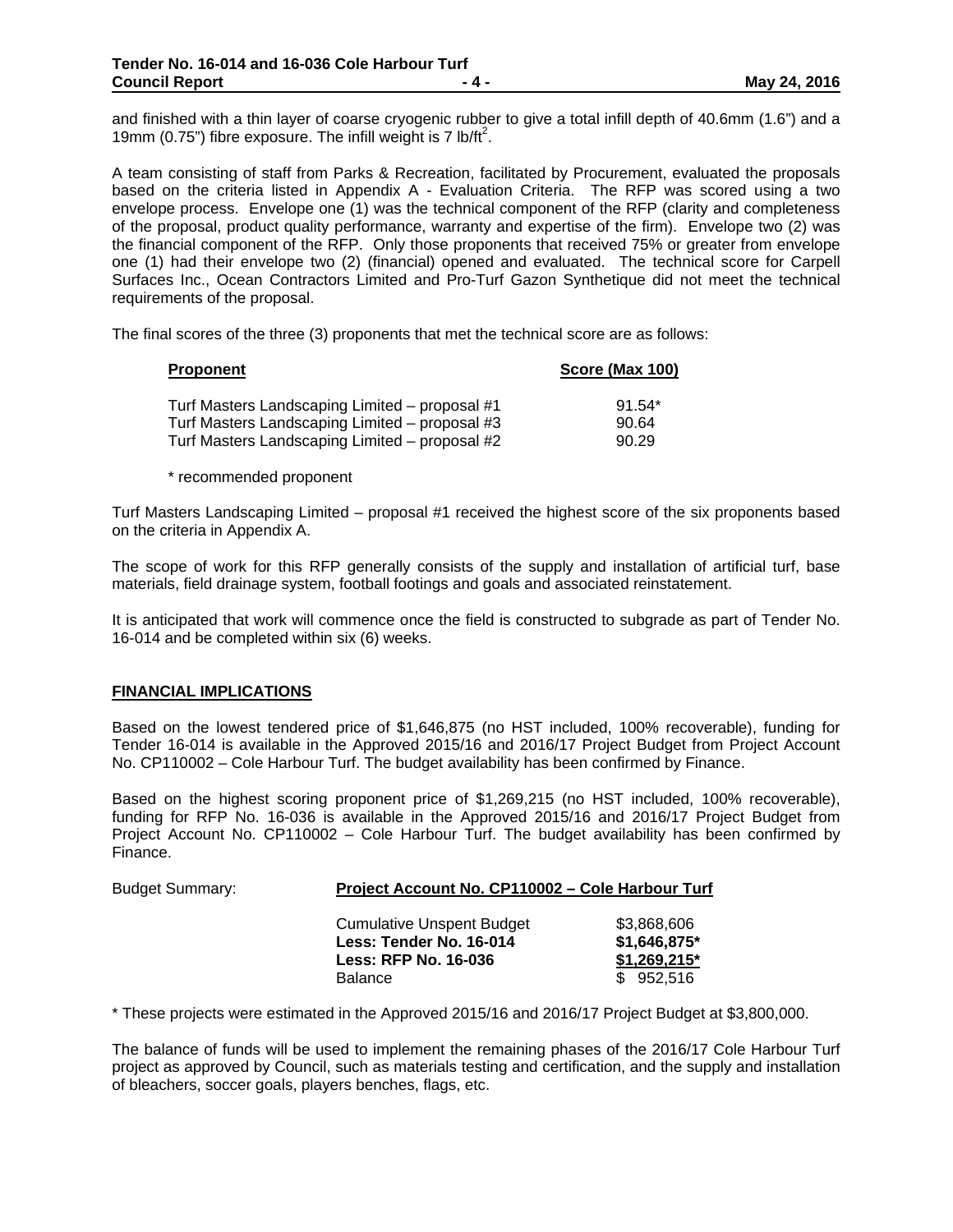### **RISK CONSIDERATION**

There are no significant risks associated with the recommendations in this Report. The risks considered rate low. To reach this conclusion, consideration was given to subsurface soil conditions such as unsuitable material and bedrock. If encountered, these items will be paid for by unit rates and the final quantities will be dependent upon the actual quantities measured and approved by the HRM Project Manager. A geotechnical investigation of the site was undertaken in March 2015 to assist staff in estimating the anticipated quantities of unsuitable material and bedrock.

## **ENVIRONMENTAL IMPLICATIONS**

All environmental implications have been accounted for in the overall planning and design of the sports field.

### **ALTERNATIVES**

1. Council could choose to defer the project. This is not recommended as the project is integral to fulfilling the approved Cole Harbour Recreation Needs Assessment and underlying business case for improved field access/efficiency.

2. Council could choose to approve Turf Masters Landscaping Limited proposal #2 or #3 (both proposals meet the technical requirements). This is not recommended as Turf Masters Landscaping Limited proposal #1 provides a product which has a higher wear cycle and will extend the life expectancy of the turf.

#### **ATTACHMENT**

Appendix A – RFP 16-036 Evaluation Criteria

A copy of this report can be obtained online at http://www.halifax.ca/council/agendasc/cagenda.php then choose the appropriate meeting date, or by contacting the Office of the Municipal Clerk at 902.490.4210, or Fax 902.490.4208.

| Report Prepared by:        | Jeff Spares, P.Eng., Construction Project Manager, Parks, 902.490.6820 |
|----------------------------|------------------------------------------------------------------------|
| Report Approved by:        | Ray Walsh, Manager, Parks, 902-490-6591                                |
|                            |                                                                        |
| <b>Procurement Review:</b> | Jane Pryor, Manager, Produrement, 902.490.4200                         |
|                            |                                                                        |
| Report Approved by:        | Brad Anguish, Director, Parks & Recreation, 902.490.4933               |
|                            |                                                                        |